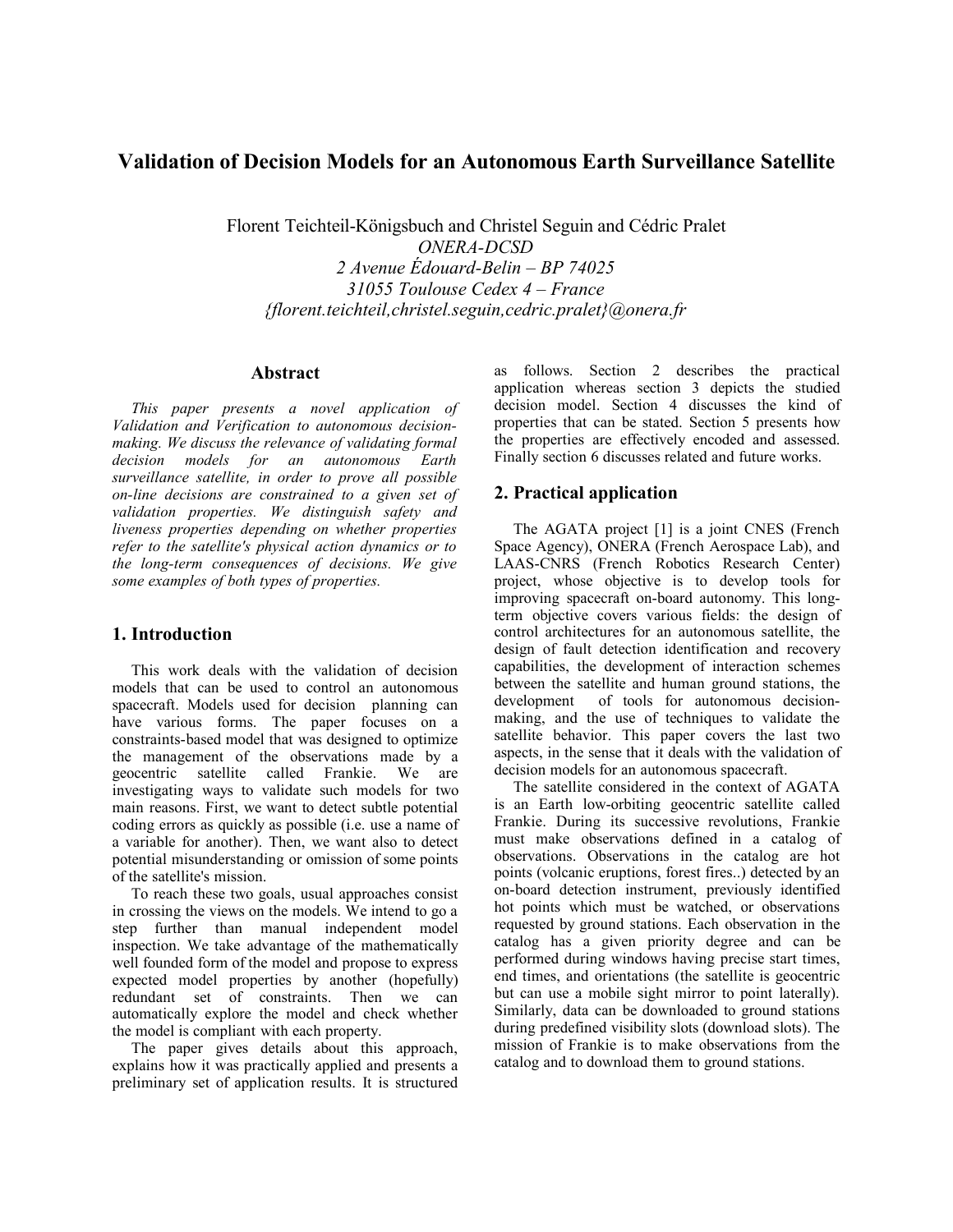Decision-making capabilities are required since various limitations prevent Frankie from making all observations and from downloading them to the ground. For example, download slots have limited durations, observations which overlap each other are incompatible, energy and memory are limited onboard resources...

On-board decisions are made by a mission planning module composed of two interacting components, a *reactive* one and a *deliberative* one [2], as shown on Figure 1. The reactive component is in charge of making decisions before action deadlines are met. To choose among the possible decisions, this reactive component can either use a predefined hard-coded strategy, or call the deliberative component. This deliberative component performs reasoning tasks based on a model of the environment and can yield better on-line decisions.



**Figure 1: Schema of the interactions between the environment, a reactive task and a deliberative one**

### **3. Decision model**

The validation process described in this paper concerns the decision model used by the deliberative component of the mission planning module (the reactive component was not validated). This section gives an overview of this decision model, which differs from the more recent model described in a cosubmitted paper [3]. This does not diminish the interest of this work, which is primarily to study validation techniques for decision models.

### **3.1. Input parameters**

The decision model used for validation takes as an input various parameters:

- a finite temporal horizon **[0,..,***END***]** over which the deliberative component must reason to compute decisions;
- a precise description of observation windows, download slots, and eclipse slots;
- parameters of the satellite, i.e. the amount of mass memory, the minimum/maximum levels of energy, the angular speed of the mobile sight mirror, power consumptions of the different instruments...;
- parameters defining the initial state: at the beginning, Frankie can be making observations or downloads, it can be in

eclipse or not, observations can already be memorized...

In the following, we denote as *OBP* the set of observations to be performed, as *OBM* the set of observations memorized on-board in the initial state posted by the reactive component, and as *OB* the union of these two disjoint sets.

Based on these inputs given by the reactive engine each time the deliberative component is invoked, the deliberative component must compute decisions.

### **3.2. Variables of the decision model**

The decision model is based on variables over which some constraints hold. All domains of values, including those representing times, are discrete. As described below, variables of the model are of different types.

**3.2.1. Temporal variables.** In order to handle temporal aspects properly, the decision model focuses on a set of interesting steps, each step *i* having a certain temporal position *t***[***i***]** in **{0,...,***END***}**. These interesting steps are the steps at which significant changes occur for the satellite, that is the steps at which observations, downloads, or eclipses start or end. It is important to dissociate a step  $i$  from its temporal position *t***[***i***]**. We use auxiliary temporal variables denoted *to*[*i*], *td*[*i*], and *te*[*i*] which represent, at each step  $i$ , the next interesting temporal position for the observation, download, and eclipse processes respectively.

Planning is performed by choosing a fixed number of steps denoted  $H$  in the plans sought.

**3.2.2. Decision variables.** On-board decisions are represented by a set of decision variables:

- *obs***[***i***] ∈** {**0,1**} is a binary decision variable indicating whether the satellite is making an observation at step *i*. More precisely, *obs***[***i***]** indicates whether the satellite is making an observation during time interval  $[t[i], t[i+1]]$ ;
- *obsnb*[ $i$ **]**  $\in$  {0} ∪ *OBP* gives the number of the observations being made at step *i* (equals **0** if no observation is made at *i*);
- $dI[i] \in \{0,1\}$  specifies whether the satellite is downloading some information at step *i*;
- $\bullet$   $\forall$  *o* ∈ *OB*, *dlobs*[*i*,*o*] ∈ {0,1} takes value 1 if observation *o* is included in the set of observations being downloaded at step *i*, **0** otherwise;
- $\bullet \quad \forall \ o \in \text{OBM}, \ \text{fg}[o] \in \{0,1\} \text{ equals 1 if the}$ satellite decides to forget observation *o*, **0** otherwise. The satellite can decide to forget an observation initially memorized in order to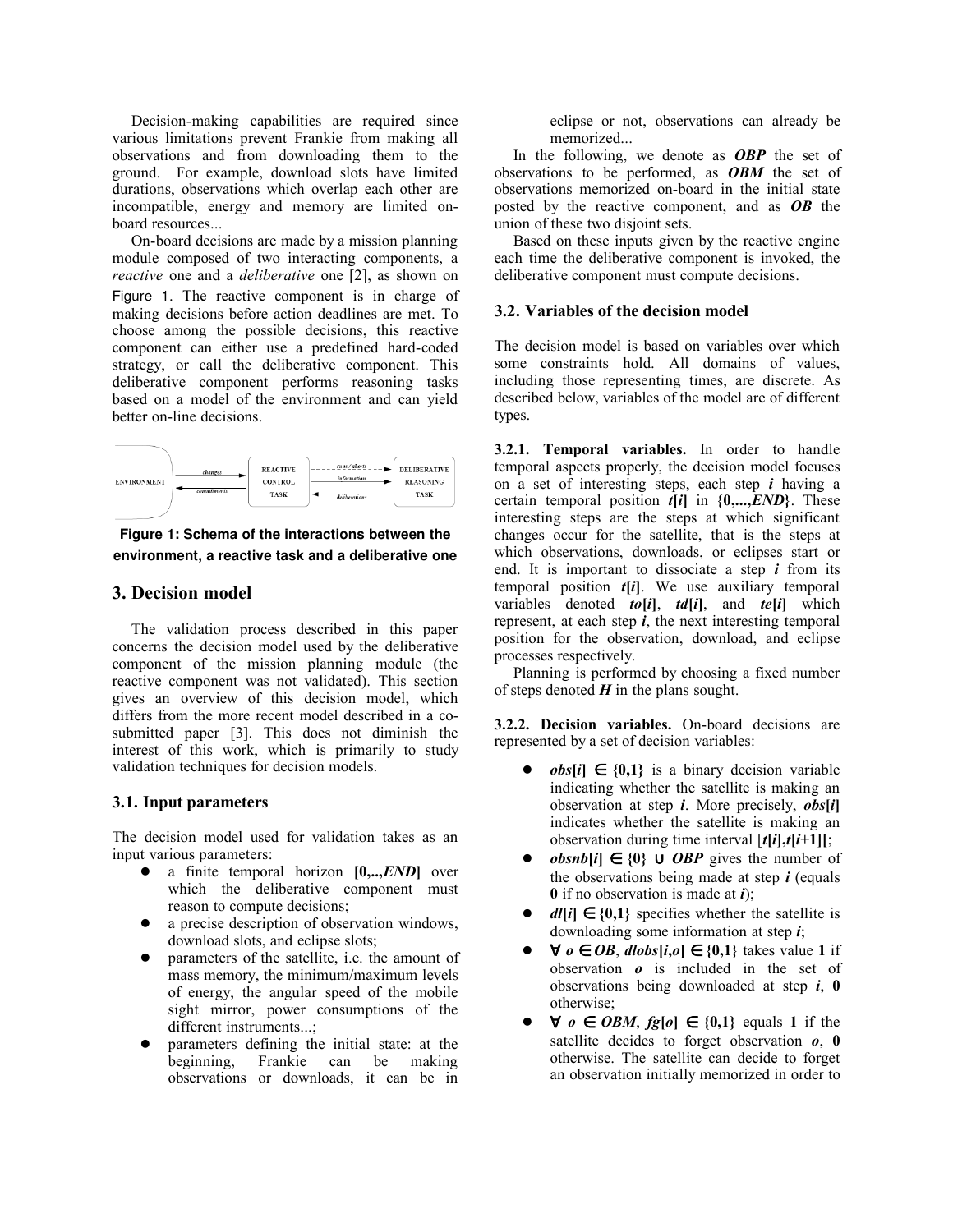release memory and perform higher priority observations.

**3.2.3. State variables.** Similarly, the state of the satellite is described by several variables:

- $en[i] \in \{ENmin, ENmax\}$  represents the level of energy of the satellite at step *i*;
- $mem[i] \in \{0, ..., MMmax\}$  is the amount of memory available at step *i*;
- ∀ *o* ∈ *OB*, *memobs***[***i***,***o***]** ∈ **{0,1}** equals **1** if observation *o* is memorized on-board at step *i*;
- $\bullet$ ....

Table 1 gives an example of the evolution of the variables previously introduced.

**Table 1: variables timeline representation**

|                     | 0   |           | 2         | 3         | 4         |           | 6         |       |
|---------------------|-----|-----------|-----------|-----------|-----------|-----------|-----------|-------|
|                     | 0   | 60        | 80        | 90        | 110       | 150       | 220       | 280   |
| obs                 | 0   |           |           | 0         |           | 0         | 0         |       |
| obsnb               | 0   | 8         | 8         | 0         | 0         | 0         | 0         |       |
| dl                  |     |           | 0         | 0         | 0         | 0         |           |       |
| dlobs               | {1} | {1}       |           |           |           |           | ${4,8}$   |       |
| ecl                 |     | 0         | 0         | 0         |           |           |           |       |
| $members$ ${1,2,4}$ |     | ${1,2,4}$ | $\{2,4\}$ | ${2,4,8}$ | ${2,4,8}$ | ${2,4,8}$ | ${2,4,8}$ | ${2}$ |
| en                  | 65  | 65        | 65        | 65        | 65        | 65        | 60        | 52    |
| mem                 | 232 | 180       | 206       | 206       | 206       | 206       | 206       | 250   |

In this *timeline representation* [4], we see that at step **0**, the satellite is initially downloading observation **1**. At step **1**, at *t***[1]=60**, the satellite triggers observation **8**. This decreases the amount of memory available. Step **2** is the end of the download of observation **1**. This observation is therefore not memorized anymore at step **2** and the amount of available memory increases. Step **3** at *t***[3]=90** corresponds to the end of observation **8**. Step **4** at *t***[4]=110** can be a start time of an observation window, at which the satellite decides not to trigger this observation. Step **5** corresponds to an eclipse start time (*ecl***[5]=1**). At step **6**, which is the beginning of a download slot, the satellite chooses to download observations **4** and **8**. This download ends at step **7**. The energy decreases from steps **5** to **7** since no energy production compensates the platform and instruments consumptions when the satellite is in eclipse.

### **3.3. Constraints**

Different kinds of constraints are imposed on the variables of the timelines. A few examples are provided below. Note that the decision model used is completely deterministic and is adapted to a planning/ replanning approach.

#### **3.3.1. Constraints on the temporal variables.**

#### $t[i+1] = min (to[i], td[i], te[i], END)$

This constraint states that the time associated with step  $i+1$  is the next important time for one of the three processes (observation, download, eclipse). We do not give the equation of evolution of *to***[***i***]**, *td***[***i***]**, and *te***[***i***]**.

#### **3.3.2. Constraints on the state variables**

$$
((obs[i]=1)\land (obs[i+1]=0))
$$

 $\Rightarrow$  (*memobs*[ $i+1,$ *obsnb*[ $i$ ]]=1)

∀ *o* ∈ *OB***, ((***dlobs***[***i***,***o***]=1)**∧**(***dlobs***[***i+***1,***o***]=0))**  $\Rightarrow$  (*memobs*[*i*+1,*o*]=0)

### ∀ *o* ∈ *OB***, (((***o*≠*obsnb***[***i***])** ∨ **(***obs***[***i***]=0)** ∨ **(***obs***[***i+***1]=1))**  ∧**((***dlobs***[***i***,***o***]=0)** ∨ **(***dlobs***[***i+***1,o]=1)))**   $\Rightarrow$  (memobs[i+1,o] = memobs[i,o])

These constraints express that if an observation finishes at step  $i+1$ , then this observation is memorized at  $i+1$ , if a download containing observation *o* finishes at *i+***1**, then *o* is not memorized anymore at  $i+1$ , and in all other situations, the memory content does not vary.

$$
en[i+1] = min (ENmax, en[i] + \Delta T \cdot \Delta P)
$$

where  $\Delta T = t[i+1] - t[i]$  is the duration between steps *i* and  $i+1$ , and  $\Delta P = (1 - e c l |i|) \cdot P \sin n - \omega b s |i| \cdot P \omega b s$  $dI[i] \cdot PdI - Psat$  is the power consumption between steps  $\boldsymbol{i}$  and  $\boldsymbol{i}+1$ . *Psun* is the power produced by the solar panels, **Pobs** and **Pdl** are the power consumed by the observation and download instruments the observation and download instruments respectively, and *Psat* is the power consumed by the platform.

$$
mem[i+1] = mem[i]
$$
  
d[*i*] · (d[*i*+1]=0) ·  $\Sigma$ ( $o \in OB$ ) d[*obs*[*i*, $o$ ]. $SZ[o]$   
– ( $obs[i]$ =0) ·  $obs[i+1]$  ·  $SZ[obsnb[i+1]]$ 

The memory available at  $i+1$  results first from a memory production if a download ends at *i+***1** (for downloads, the memory is released at the end of the download), and second from a memory consumption if an observation is triggered at  $i+1$  (the memory required to record an observation is consumed at the beginning of the observation). Other constraints describe the evolution of other state variables.

#### **3.3.3. Constraints on the decisions.**

#### **(***obs***[***i***]=1)** ⇔ **(***obsnb***[***i***]**≠**0)**

An observation is made at step *i* if and only if the number of the observation selected at i is not null.

$$
((t[i+1]=to[i]) \land (obs[i]=1) \Rightarrow (obs[i+1]=0)
$$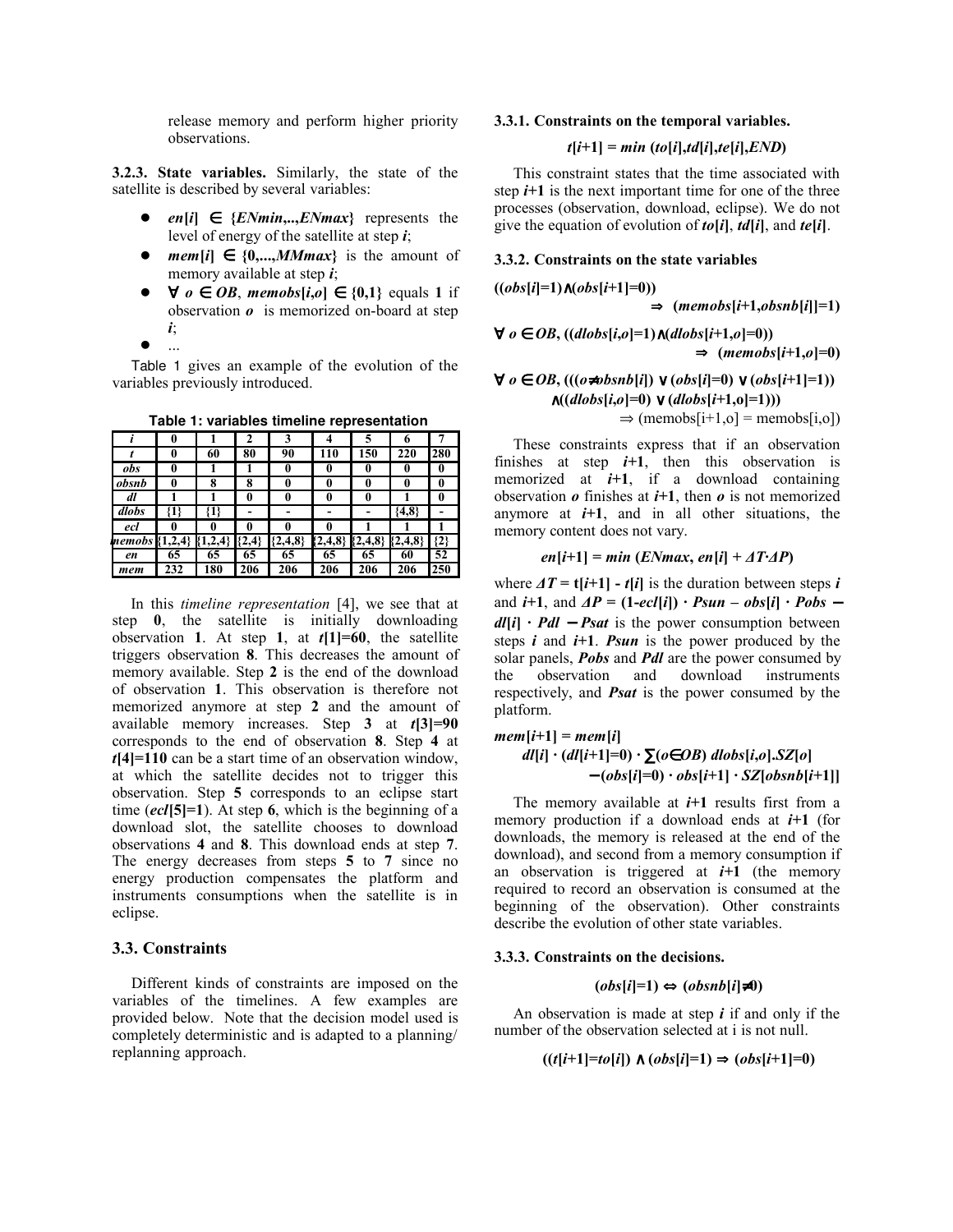If step *i+***1** is interesting for the observation and if the satellite is making an observation at *i*, this means that this observation ends at  $\vec{i}+1$ , hence  $\vec{obs}[\vec{i}+1]=0$ .

#### ∀ *o* ∈ *OB***, (***memobs***[***i+***1,***o***]=0)** ⇒ **(***dlobs***[***i+***1,***o***]=0)**

The satellite can download an observation only if this observation is memorized.

Other constraints are enforced, for example, to ensure that the time between two realized observations is sufficient for the sight mirror to move, that the duration of a download does not exceed the duration of the associated download slot, or that observations downloaded are not out of date.

#### **3.3.4. Constraints on the initial and final states.**

$$
t[0]=0
$$
  
ecl[0] = ECL0  
en[0] = EN0  
obsnb[0] = OBSNB0

Other constraints are defined to give an initial value to other state and decision variables. The initial state is assumed to be completely known.

The model also imposes constraints on the final state to ensure that at the end of the plan computed, the satellite can reach the next end of an eclipse window with a sufficient level of energy.

**3.3.5. Optimization criterion.** The optimization criterion chosen is related to the priorities of the observations performed and downloaded. A possible optimization criterion can be to maximize the sum of the values of the observations downloaded and of the observations performed. Other choices are possible.

### **4. Model's looked-for properties**

### **4.1. Motivation**

It is not obvious why a formal decision model needs to be validated, since such a model is defined by mathematical constraints that make the model intrinsically satisfy some properties. Actually, most decision model's designers conceive their models as a set of properties that limits the decisions to a set of constrained possible solutions. As a result, *if the decision model is not erroneous*, all possible decisions are constrained to a safe decision envelope.

Nevertheless, we argue we still need to validate the model even if it is formally defined with mathematical constraints: if these constraints are erroneous, there is no chance to prove that the possible solutions are limited to a safe set of decisions. Many mistakes can be made when writing a decision model:

- oversights or clerical errors, like missing parentheses, resulting in a change of constraints' meaning ;
- logical fallacies while translating informal requirements into formal constraints, or while reducing a set of constraints ;
- temporal fallacies, due to the violation of long-term consequences or causes of a given property at the present time (it can be a subcase of the previous item).

The third item is common to most model-checkers: given a description of the system's dynamics at the present time, is a given property satisfied at all time points (or at one time point) in the future (or in the past)? In other terms, the validation of temporal fallacies checks the consistency of the model over time.

Yet, ones may wonder whether it is effective to validate a constraint model, since the validation properties are basically expressed as constraints: if there are mistakes in writing validation constraints – as in writing model's constraints – one may think there is no proof the model is correctly validated, so that validation properties would need to be themselves validated by another validation process, and so on... In fact, *the validation of formal decision models can be seen as reformulating the model in a different point of view*. In this sense, the validation process can be considered as *consolidating each point of view by confronting them each other*. As a result, even if validation properties may be erroneous, they are still effective to check potential errors in the model, because they do not strengthen the model's point of view but the reformulated one. If a validation property is not satisfied, it is usually easy to know whether the model or the validation property is wrong.

Moreover, in projects involving many people, we think the validation process may be particularly advantageous if persons in charge of decision-making models are not those in charge of validating those models. Indeed, by reformulating the decision model, the latter are able to check that the former have well defined decision-making models. Within project teams, validation is a way to ensure all people are in agreement with the project's requirements.

Finally, one may think it suffices to include validation properties in the model, in order to be sure all planner's decisions will satisfy these properties. Nevertheless, we think such approach should not be recommended because redundant validation properties may drastically reduce the planner's running time. Besides, this approach prevents the project's team to analyze any potential model error before the planner is installed on-board the satellite. Errors would be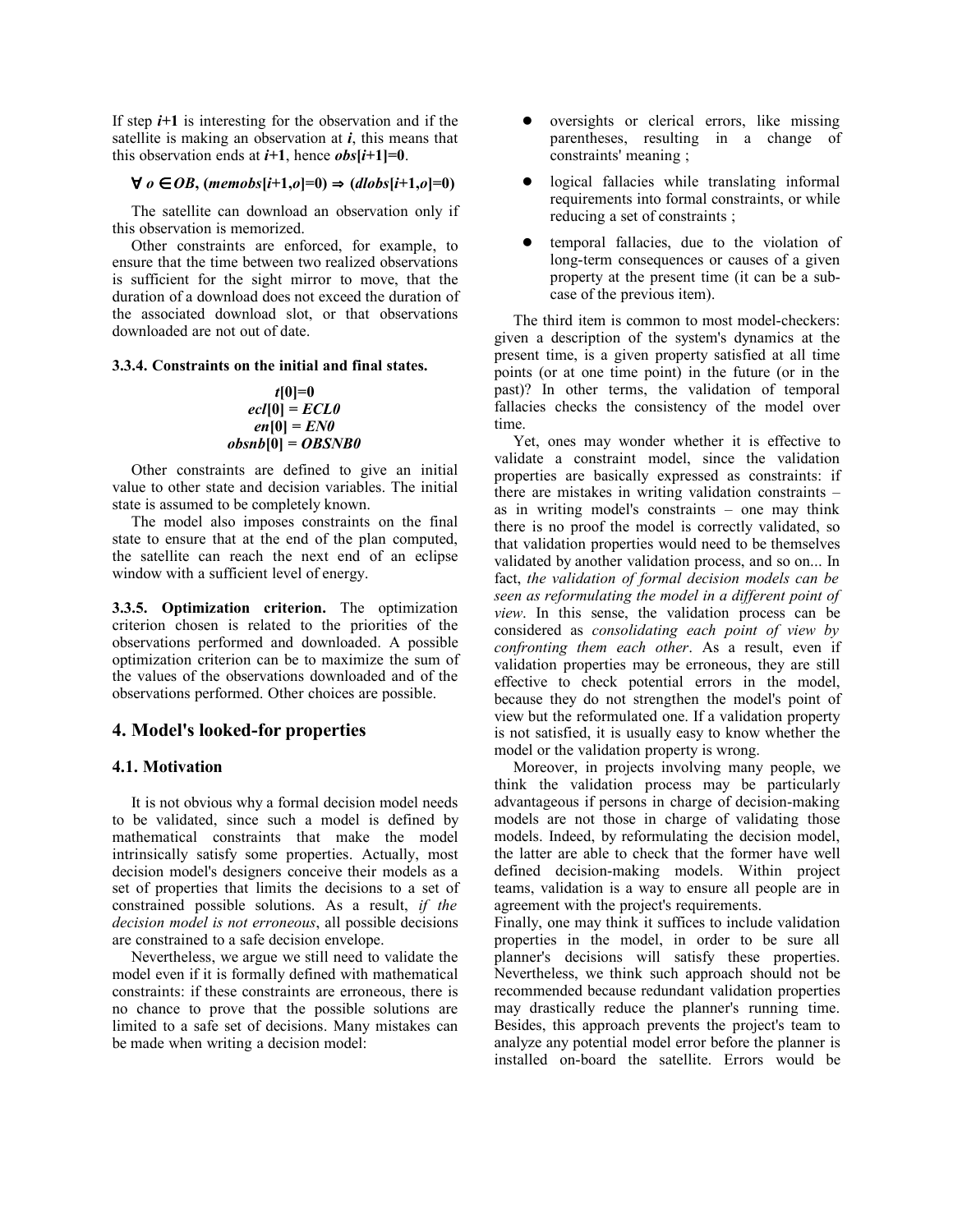investigated only after they would occur on-line during the mission.

#### **4.2. Two kinds of properties**

We studied two classes of properties: *safety* properties, and *liveness* properties [5]. For the studied case, the former *must* be validated, whereas the latter *should* be satisfied.

**4.2.1. Safety validation properties.** Generally speaking, safety properties are model invariants i.e. conditions over system variables that are true at each time step, independently from system past or future. So model invariants are the model constraints that only depend upon the satellite's physical action behavior. They represent the system's internal action dynamics, independently from any decisional artifact like rewards or variables only defined for decision reasoning purposes. Since they enable to check the satellite's physical behavior is not violated, they *must* be validated. An example set of such properties is validated and discussed in the next section.

**4.2.2. Liveness validation properties.** Liveness properties mostly require to reach a time step that meets some conditions. In the studied case, these properties refer to the long-term properties of the decision model. They are often used to check that the decision model does not produce dead long-term decisions, like accumulating observations in memory but without downloading them to Earth anytime in the future. As liveness properties are related to decisions but not to model's invariants, their violation can not produce incoherent situations that might endanger the satellite's mission or even itself. Yet, if such properties are not validated, the satellite's decision-maker could produce totally ineffective decisions. Also, liveness properties are in relation to effectiveness but not to safety. In this sense, they *should* be validated, but it is not an absolute requirement.

As liveness properties refer to decisions' long-term effects, it usually makes sense to validate them for infinite-horizon decision models. In our case, the decision model is defined on successive finite horizons, based for instance on eclipse periods, as shown on Figure 2. If a liveness property is not satisfied within one decisional horizon, one expects it will be satisfied within one of the following decisional horizons. In other terms, the violation of a liveness property for a finite model defined for a given time range does not prove at all that this property won't be ever validated in the future (for one of the next finite models). As a consequence, in our finite-horizon case, the validation of liveness properties would require to explore an infinite number of successive finite-horizon decision problems, what we have not yet studied. In

the next section, we list some liveness properties ; we plan to study the way to validate them in a near future.



**Figure 2: successive finite-horizon planning problems based for instance on alternated eclipse/sunlight periods (same models, but different initial data)**

#### **4.3. Model's sensitivity to validation properties**

By definition, a given property is not validated if and only if there exists a decision that does not satisfy this property. Such a decision is named a *counterexample*. Since a planner's solution comes from the time-constraint optimization of a numeric criterion, a counterexample does not have to be necessarily optimal. As a consequence, we distinguish two cases for each validation property:

- there exists a decision that does not satisfy this property (ie a counterexample), what means the planner may on-line produce a counterexample decision;
- there does not exist any decision that does not satisfy this property, so that any planner's online possible solution satisfies this property.

In other terms, the validation process aims at proving the second case, i.e. it does not exist any counterexample to each validation property.

Besides, it is not certain the on-board planner will produce optimal decisions because of time constraints imposed to deliberative processes. Also, we must prove there does not exist any counterexample independently from the optimization criterion, in order to check all possible planner's (optimal and nonoptimal) solutions. Nevertheless, the optimization criterion associated to each counterexample of a given validation property is a way to assess the model's sensitivity to this property.

### **5. Implementation with OPL**

### **5.1. Optimization Programming Language**

OPL *(Optimization Programming Language)* [6] is a constraint programming language. An OPL problem is defined as a set of logical and numerical constraints, plus a potential optimization criterion. A solution to an OPL problem is an assignment of variables that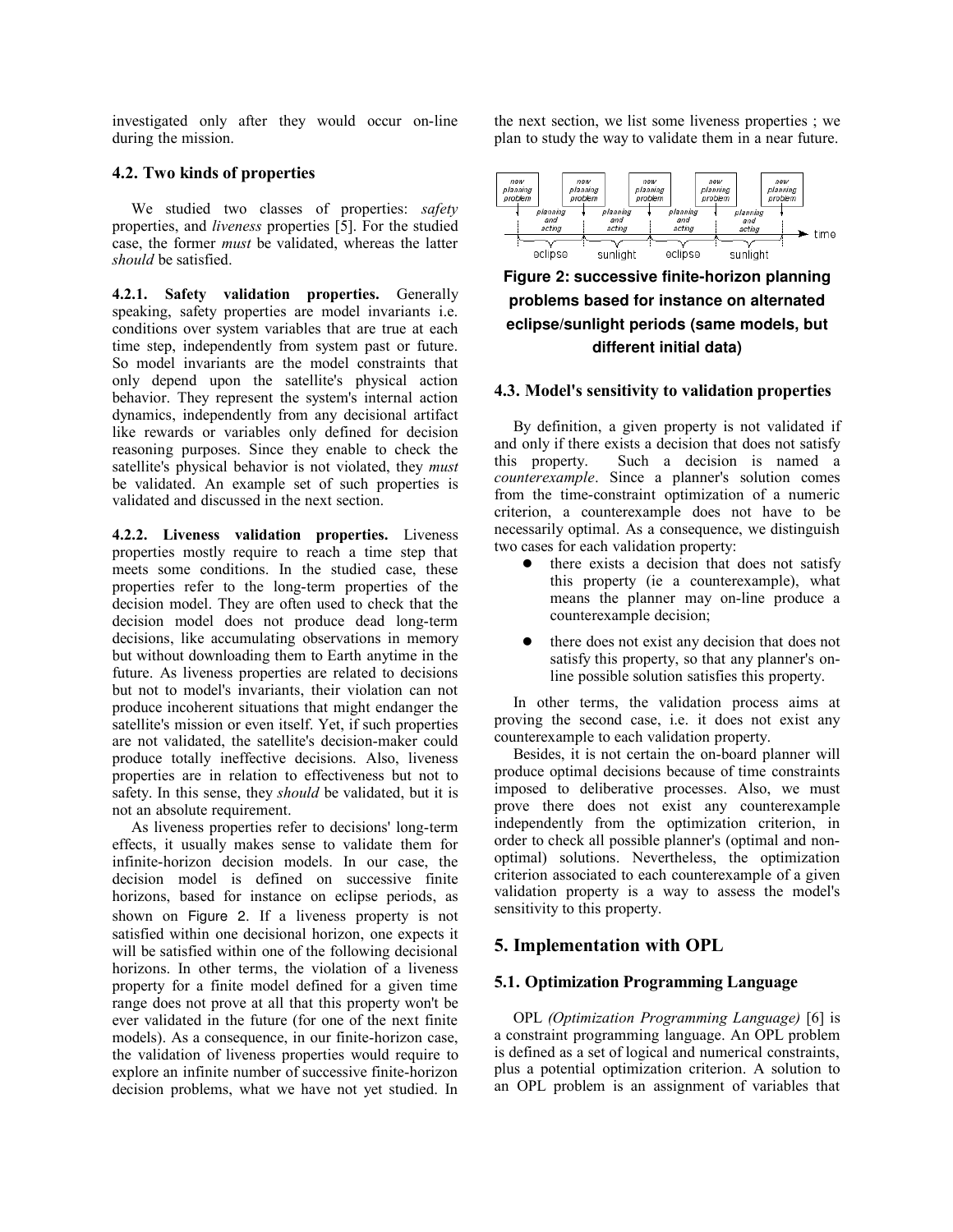satisfy all constraints, and that optimizes a criterion if defined.

The AGATA planner we wants to validate is formalized in OPL. The laboratory tests are run with ILOG's OPL Studio.

### **5.2. Validation property definition in Constraint Programming**

Let us note the decision model *M* and any validation property *P*. The model *M* is a set of constraints plus an optimization criterion, detailed in section 3. The property *P* is validated if and only if all (optimal and non-optimal) solutions to *M* satisfy *P*. In an equivalent meaning, *P* is validated if and only if the increased model *M∩¬P*, but without optimizing the criterion, has no solution.

Also, considering the decision model *M* defined in OPL and a validation property *P*, we just add the negation of *P* to *M*. We then check that this new increased model has no solution, and we eventually report the criterion associated to any potential counterexample.

Most validation properties involve first-order logic operators such as  $\forall$  and  $\exists$ . Since OPL can reinterpret logical values *true* and *false* as numerical values **1** and **0** respectively, these operators can be expressed with the OPL operators *max* and *min*. Given an arbitrary set *S* and a boolean function *f***,** it means:

> $\forall s \in S$ ,  $f(s) \Leftrightarrow min(s \in S) f(s)=1$  $\exists s \in S$ ,  $f(s) \Leftrightarrow max (s \in S) f(s)=1$

#### **5.3. Some instances of validated properties**

In this subsection, we present some safety properties we checked, and some liveness properties we plan to validate in a near future. All properties presented here are validated with the current model. For the first property, we detail its mathematical expression, its negation and its OPL translation. For the others, we only give their mathematical expressions.

#### **5.3.1. Safety properties.**

• "If an observation is initially forgotten, then it does not exist a step when the observation is downloaded."

This property is really related to safety, since it is physically impossible to download an observation that is not memorized (because it is initially forgotten). The mathematical constraint expression of this property is:

$$
\forall o \in OBM, fg[o] = 1 \Rightarrow \forall i \in H, dlobs[i,o] = 0
$$

The negation of this property is:

#### $\exists$   $o \in \text{OBM}$ :  $fg[o] = 1$  and  $\exists$   $i \in H$ :  $d\text{loss}[i,o] = 1$

The OPL code expressing the latter equation is:

#### *max* **(***o* **in** *OBM***) ((***fg***(***o***)=1) &**

# $(max (i in H) (d \, obs(i, o) = 1)) = 1;$

 "At each step, if an observation is being uploaded at this step and if it is not being uploaded at the next step, then it will not being uploaded at any future step."

This property means that the uploading of observations can not physically be splitted in subtasks, ie between non-adjacent time steps: as soon as an uploading task terminates, it can not be resumed later. The mathematical equation of this sentence is:

#### $\forall i \in H, \forall o \in OB$ , (*dlobs*[*i*,*o*]=1 and  $d\text{ }(\text{ }i\text{+}1,0|0) \Rightarrow \forall j>i, \text{ } d\text{ }(\text{ }i\text{+}0,0|0) \Rightarrow 0$

• "At each step, if an observation is getting under way and if no uploading is completing, then the memory decreases."

This property is a way to express the physical behavior of the on-board memory. The situation expressed in this property is one of a few situations where the memory decreases for certain. The related mathematical equation is:

#### $\forall i \in H, i \geq 0$ ,  $obs[i-1]=0$  and  $obs[i]=1$  and  $(d[|i-1|]=0 \text{ or } d[|i|=1) \Rightarrow mem[i] < mem[i-1]$

**5.3.2. Liveness properties.** As mentioned before, our work is not yet mature enough to validate liveness properties, because it would require to take into account successive finite-horizon deliberative processes and the interaction between reactive and deliberative components. For instance, the following properties may not be validated if considered within a single deliberative process, since the reactive process may anytime take control of the immediate decisions upon the deliberative process. As a consequence, validation of liveness properties relies on a subtle and in-depth study of the sequential interleaving of reactive and deliberative processes. Such properties would be:

 "At each step, if the set of memorized observations is not empty, then there exists at least one future step when an observation is under way."

This property is not related to the safety of the model but its liveness, because it formulates that at least one observation will occur. It may be possible that the model is physically correct, but that it prevents the planner to perform any observation.